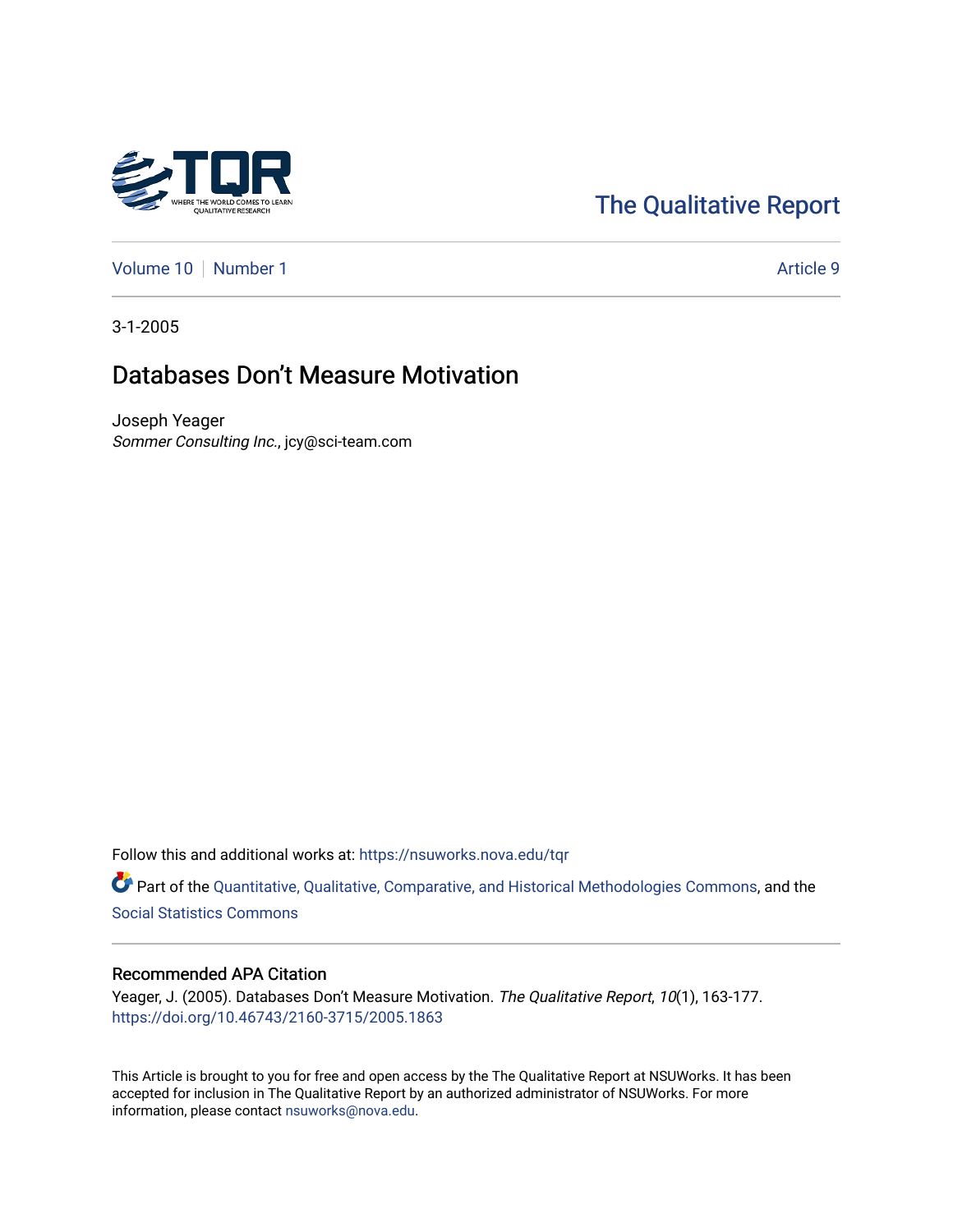

# Databases Don't Measure Motivation

### Abstract

Automated persuasion is the Holy Grail of quantitatively biased data base designers. However, data base histories are, at best, probabilistic estimates of customer behavior and do not make use of more sophisticated qualitative motivational profiling tools. While usually absent from web designer thinking, qualitative motivational profiling can be integrated into data base designs. However, qualitative profiling would require that designers add to their repertoire a set of qualitative motivational profiling tools. Clearly the quantitative or qualitative tool must fit the task. This contemporary confusion is corrected by separating the marketing and market research tools into quantitative or qualitative applications according to the proper roles they play and the tasks they must engage.

### Keywords

Motivational Profiling, Data Warehousing, Database Mining, Content Analysis, Data Base Design, Marketing Strategy, Qualitative Market Research, Quantitative Market Research, Customer Behavior, and Micro-Demographics

# Creative Commons License



This work is licensed under a [Creative Commons Attribution-Noncommercial-Share Alike 4.0 License](https://creativecommons.org/licenses/by-nc-sa/4.0/).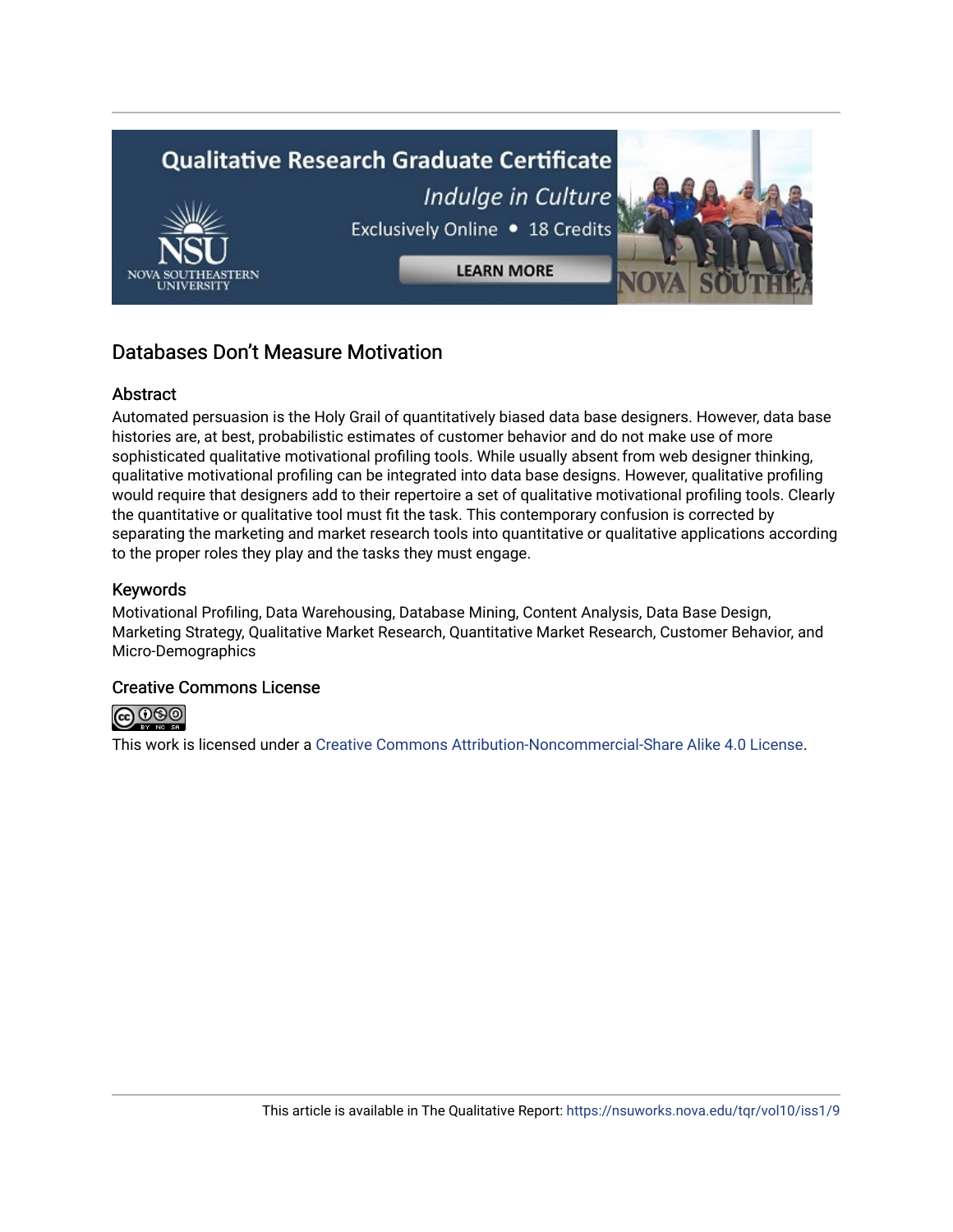# **Databases Don't Measure Motivation**

# **Joseph Yeager**

Sommer Consulting, Inc., Langhorne, PA

 *Automated persuasion is the Holy Grail of quantitatively biased data base designers. However, data base histories are, at best, probabilistic estimates of customer behavior and do not make use of more sophisticated qualitative motivational profiling tools. While usually absent from web designer thinking, qualitative motivational profiling can be integrated into data base designs. However, qualitative profiling would require that designers add to their repertoire a set of qualitative motivational profiling tools. Clearly the quantitative or qualitative tool must fit the task. This contemporary confusion is corrected by separating the marketing and market research tools into quantitative or qualitative applications according to the proper roles they play and the tasks they must engage. Key Words: Motivational Profiling, Data Warehousing, Database Mining, Content Analysis, Data Base Design, Marketing Strategy, Qualitative Market Research, Quantitative Market Research, Customer Behavior, and Micro-Demographics* 

Television entertains us with detectives Lt. Columbo and Gil Grissom of CSI. These shows routinely demonstrate a basic fact: No behavior of any kind occurs unless there are three essential ingredients: motive, opportunity, and means. If detectives have these three sets of facts they catch the bad guys. If marketers have these three sets of facts, they catch customers.

- Motive measures why people want what they want (e.g., the belief that it is good)
- Opportunity measures access to what they want (e.g., can they find it?)
- Means measures the ability to obtain what they want (e.g., can they afford it?)

Customers are definitely subject to these three key ingredients of customer behavior that apply to *any* marketing campaign. No campaign can be successful without a clear understanding of all three. In this essay I argue that the right tools to profile all three components are crucial to solid decision-making information. This requires knowing and utilizing qualitative data and analysis in an enterprise completely dominated by numerical values.

Keep in mind that *motive, opportunity,* and *means* apply to any individual, in any context. While all three are necessary in the art of persuasion, it is important to note that motive is of a different logical type. Originally discovered by me in my role of psychotherapist and now utilizing those three components, (motive opportunity and means) as a corporate consultant, the major common denominators of human behavior are linguistic. Motivation is delivered, cognitively speaking, by language mechanisms.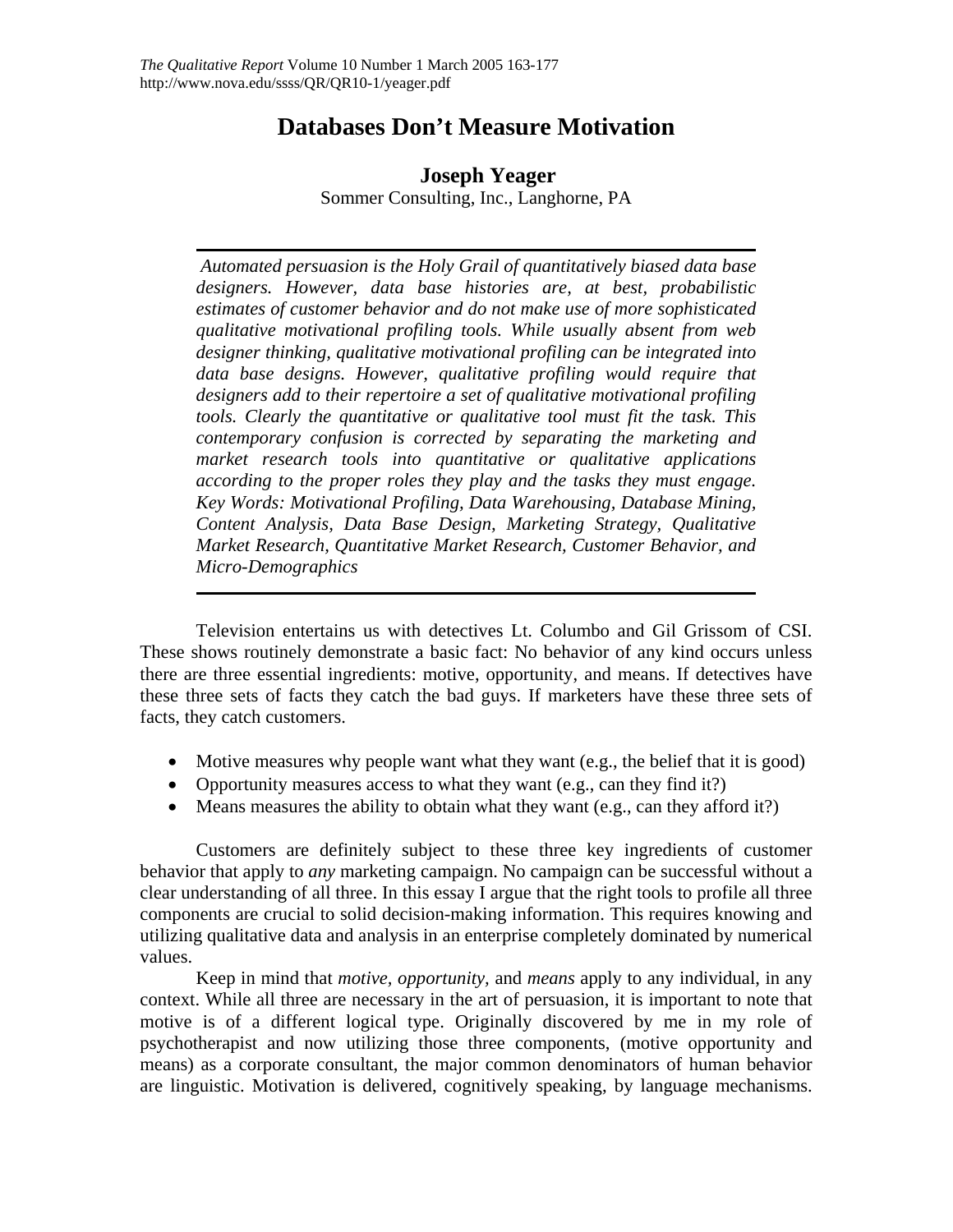Today's technology allows analysis of those mechanisms. Most experts consider those mechanisms to be qualitative.

Motivation is not limited to marketing. Motivation works across any and all disciplines where people are involved. Anyone who is a boss or has a boss is interested in motivation and how it works. That means virtually all of us are involved in motivational issues. Anyone who is a customer or has customers has a vested interest, which again means virtually all of us. Anyone who is or was a child has the same vested interest in what is or isn't motivating. We can't avoid being involved in motives any more than we can avoid breathing. For the qualitative expert, motivation seems to be a special case of qualitative phenomena in that it has clearly defined mechanisms of action, language mechanisms.

In the context of marketing, to insure that a marketing effort will succeed, marketing executives must have accurate information about these three determinants of customer behavior in any given market. That means selecting the right kind of tools, in terms of the roles the tools play, to generate decision making-information that will lead to marketing success.

Naturally, success in marketing depends heavily on high quality research. Researchers need to know how these three components set the framework for evaluating the most effective use of modern research tools. Opportunity and means are best defined by familiar quantitative tools and web-based systems that analyze demographics and micro-demographics. As described by Richebacher (2001) data gathering, warehousing, and analysis work this way:

Current Web site data collection methods and analysis rely primarily on user actions such as page requests, clicking on pictures, sending email, or filling out forms. Log analyzer tools summarize this data as counts, most requested pages, exit-and-entry pages, popular paths traveled, visitor counts, referrer counts and so on. (p. 32)

To have a complete profile, the quantitative findings (the opportunity and means components of behavior) that Richebacher mentions should be smartly combined with motivational profiles, generated by state of the art qualitative methods of profiling customer motives (Yeager, 2003). This would be the best of all possible worlds. In fact we are a long way from that Disney-like world.

#### **Just the Facts**

Once you realize that you have a persuasive situation to deal with, you look to resolve it. Motivation follows some general structural parameters, but each motive is unique in the relationship of its component parts. Like fingerprints, we all have them, but each is unique. We need to profile those parts to know how to connect the facts into a convincing story so we can intervene persuasively.

Some of the more obvious components of any motive are:

- Your situation, context, or problem (all synonyms) that you are in.
- Your role in that situation (solo choice, shared choice, etc).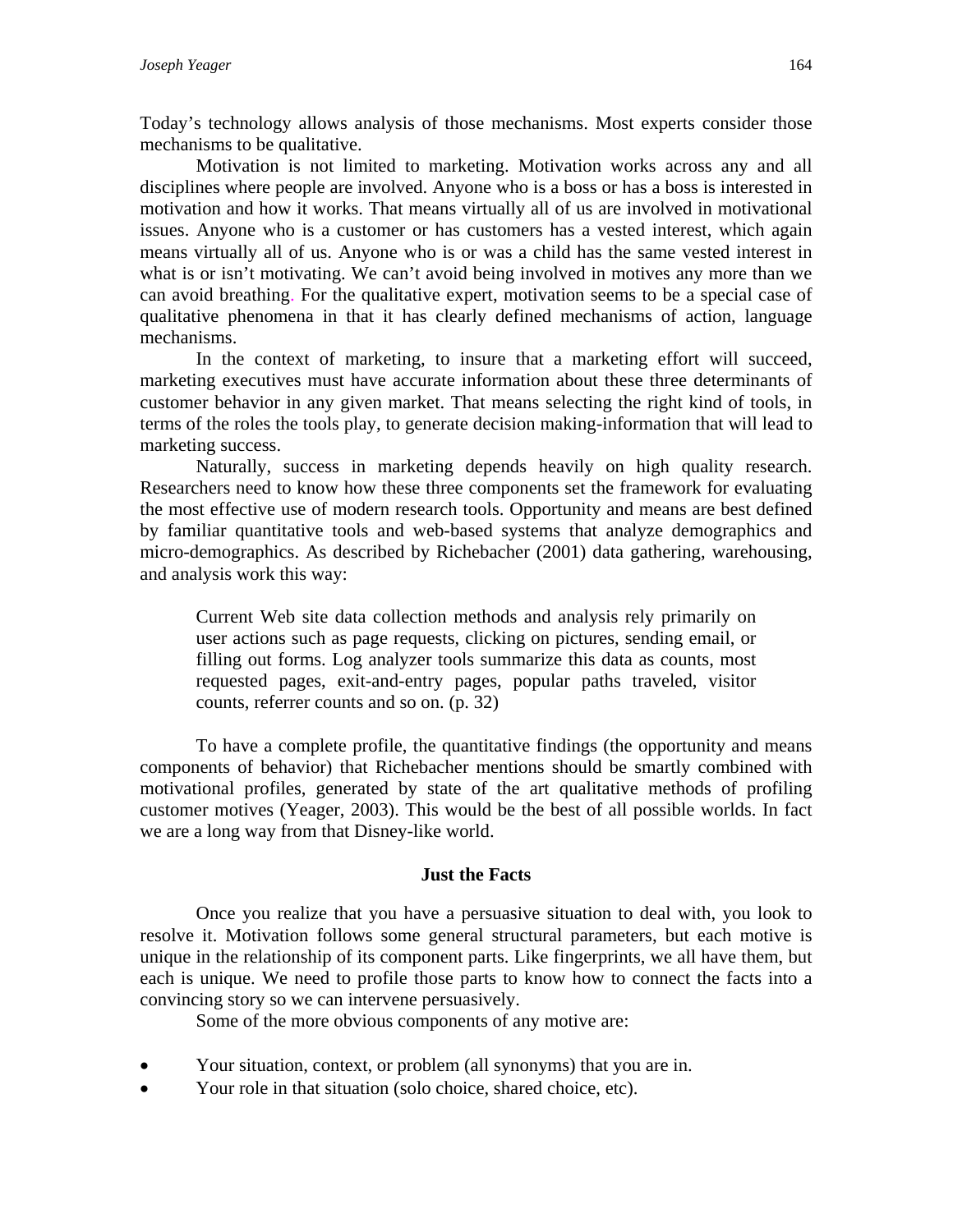- Your goal in that situation (i.e., your motive, what you want).
- Your goal criteria the desired features and benefits related to the goal.
- Your perceived choices in the situation (brand a, brand b, brand c, ...)
- Your anticipated outcome (obtaining what I want)

These components are characteristic of any motive. Those components are *facts*, and these kinds of motivational facts are a good place to start fact-finding. This kind of fact-finding, used by the most persuasive of professionals, is not based on probabilities. It is based on, well, persuasive *facts*. To understand any given motive you must have in hand this minimum list of facts in order to find out what will be persuasive. Web designers shortcut this necessary fact-finding process because they think in computer terms instead of motivational terms.

We need a comprehensive perspective on the three elements of behavior or the consequences can be quite costly in real world terms. Board rooms across the commercial world routinely entertain the presentations of computer specialists. As we shall see below, these computer specialists have little or no understanding of how motivation works. Essentially, they have no idea of the difference between designing systems that are computer friendly versus user friendly.

Instead, the desperate need is for computer systems, such as data mining systems, that are user friendly. Computers should adapt to people, not vice versa. Years of observation in the board room show that people are force-fitted to computer design limitations. Quantitative methods are computer friendly. Zip codes and family incomes fit nicely into computer quantities. In contrast, qualitative motives do not easily reduce to numbers. The cost of lost competitive opportunities to measure motives effectively can be measured as broadly as the success or failure of major advertising campaigns, or even of entire companies.

*Quantitative* methods are well established for measuring opportunity and means. And quantitative tools tend to improve gradually as new methods are developed. Most marketers and market researchers are regularly using quantitative packages such as SPSS and its *cousins* found among web site analytic algorithms. These kinds of tools (opportunity and means) give us the big picture of the entire forest. Subsequently, we have to turn our attention to the trees, the specifics of customer motives. *Qualitative* tools have recently made their own innovations as the result of the more sophisticated tools of psycho-linguistic analysis of customer motivation. It is now routine to discover *why* people believe that something is worth wanting (Yeager, 2002).

*Qualitative* methods need to be employed, sooner or later, in any campaign since the key to success is reading the customer with a very accurate eye. Superior motivational profiles can now provide qualitative information that is as hard-copy as marketing's quantitative tools. This has been a major advance for marketers. The simple reason: high confidence in motivational profiles - when combined with quantitative data - are the catalyst that insures a market segment will actually pay off to its full potential.

#### **Matching Tools to the Task**

That being said, it would seem that not everyone has received the message of using the right tool for the right job. We all believe in using the right tool for the job.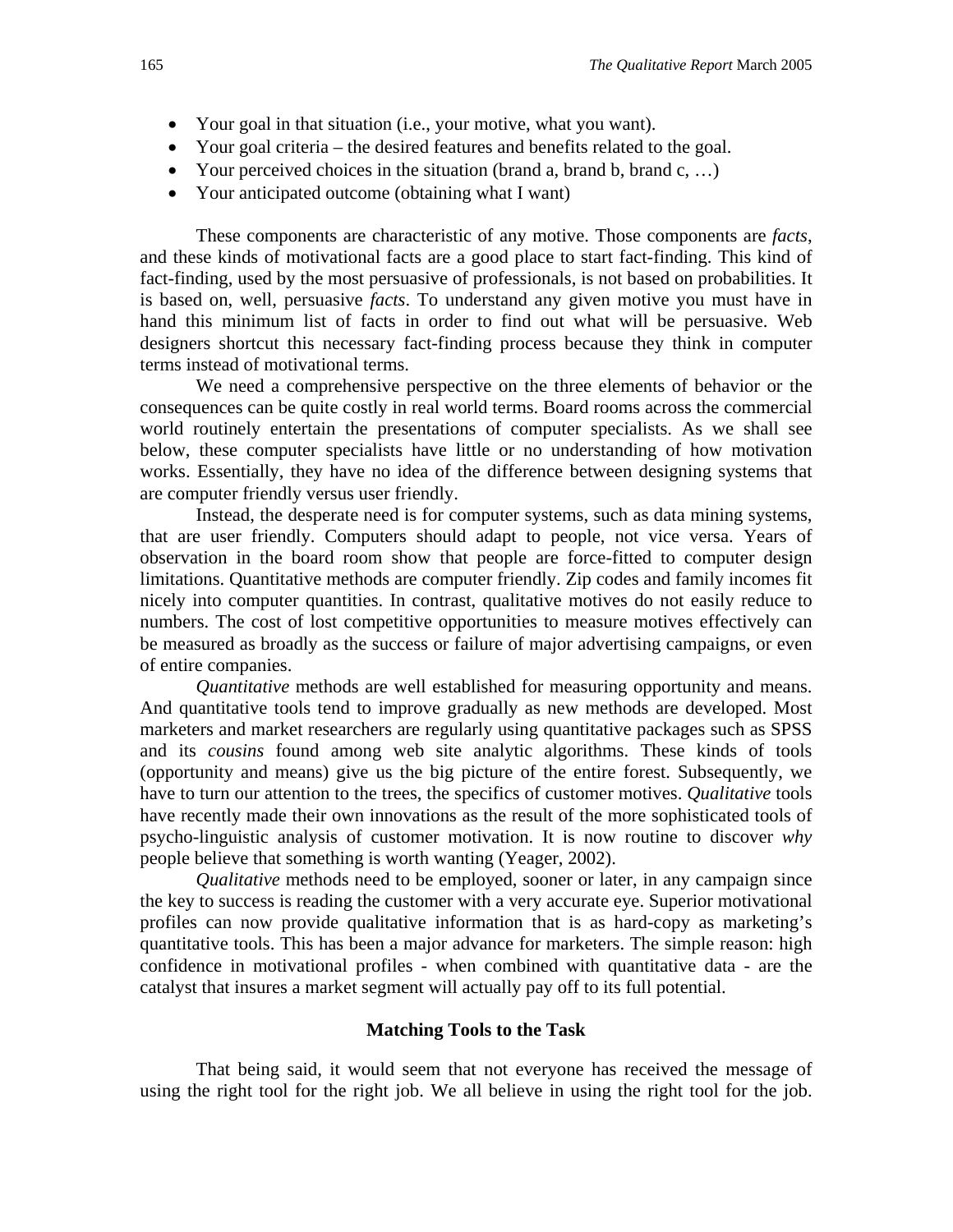Right? Wrong! At least that's the impression an objective observer gets upon surveying the marketing scene in the world of e-commerce. Demographic tools crunch numbers at the macro, sociological level of data, and in the process have evolved into the darling of the e-business number-crunchers: micro-demographics. A great deal of costly and fruitless work is being done with this type of tool. Micro-demographics, as a tool, rely on the notion that if we can gather and warehouse enough detail about someone in a database, we can convince them to buy more of our stuff. This is often seen in practice as a modern marketing tool trademarked by the belief that "the more data the better!"

This is the modern marketing way. Don't get me wrong. I crunch numbers too, and modern computing capacity gives all of us plenty of numbers to crunch. I just have this quirky need for my analytic tools to make sense for the task at hand, and the corporate bottom line is always at issue when I, or any other consultant, do it. For instance, convincing people to change their minds is a motivational issue that demographics cannot handle any more than the Hubble Telescope can find germs.

Psychology, especially psycholinguistics, works at the microscopic, germ-level scale of individual decision-making. For instance, a simple decision such as selecting a restaurant for dinner can involve more cognitive-emotional, motivational moving parts than a modern automobile. All of those parts are equally as out of sight as is the engine of a car. Decision-making naturally resonates with these micro-scopic psychological techniques of research. However, to misuse any quantitative or qualitative techniques roughly equals using a screwdriver to pound on a nail. The results will be unproductive and ineffective. The main reason: motivation has a distinct linguistic architecture that cannot be found in a database constructed out of historic e-commerce behavior.

Nonetheless, I see my colleagues use micro demographics as though this tool is effective for anticipating motivation. Wrong again! Without all three ingredients, no behavior can occur. Thus we have to measure all three aspects of behavior with the proper tools to know everything relevant about our prospect's ability and motivation to buy.

In spite of the need, the field of information technology routinely miscasts the problem and the tools needed for an effective solution, by erroneously expecting quantitative tools to reveal qualitative motivational information. Stodder (2004), editor of *Intelligent Enterprise*, describes what data management and web designers are attempting to do, "Quite often improving business efficiency is the primary reason for building a data warehouse" (p. 21).

Regardless of the intent, automation and technology are so imbedded within the industry mind-set that there is simply neither perceived role nor is there, in common use, a viable automated tool usable for measuring human motivation in a direct, qualitative manner. Stodder (2004) clearly reveals that the means used to estimate motives is, essentially the inferior, indirect, and grossly misleading tool of statistical inference (inferred from web activity). However, inference is a poor substitute to direct, qualitative inquiry about motivates.

 Direct inquiry simply and directly asks an individual, "What do you want?" Data warehouse designers prefer to infer motives based on an erroneous and naïve understanding of the nature of motivation, as we shall see. Stodder (2004) helps us frame the current customary approach that uses ineffective inference by quoting a company representative. The representative cites the efforts of a major corporation's, (i.e., NCR),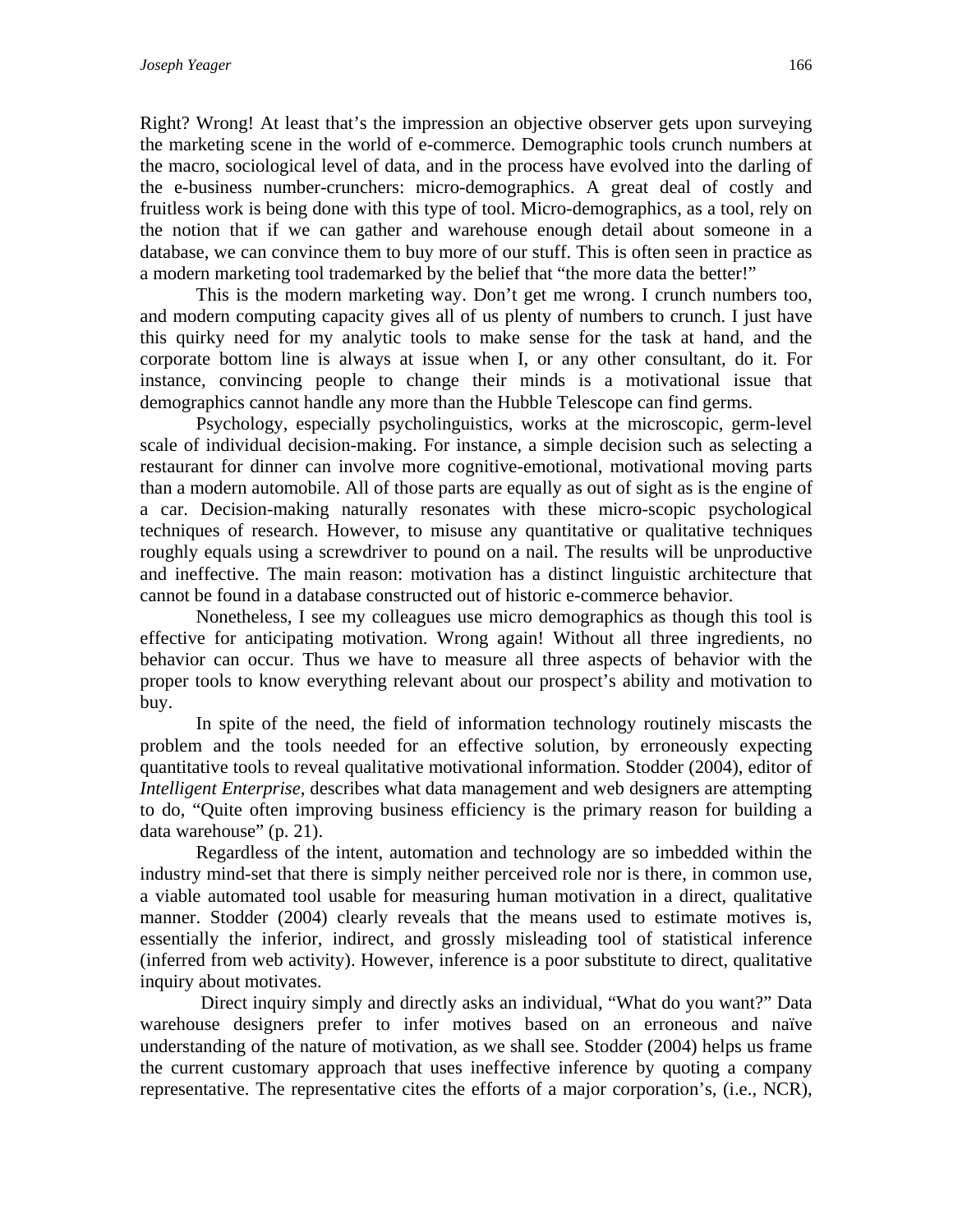data warehousing effort to be responsive to customer service issues: "The company (NCR) is working on… the ability to do data mining and run scoring models that reveal 'propensity to buy,' for example, and send the results to assist in tactical decisions" (p. 23).

"Propensity to buy" refers to an inferential, probability solution based on fragmentary quantification. "Tactical decisions" means that the automated features of the web site, based on quantitatively based inferences are supposed to prompt users in such as way to persuade them to buy a product or service from that site. Measuring motives is psychological in nature, but as we have seen above, it is only one of three types of measures of marketing relevance. Measuring opportunity and means are the other two, non-psychological, main ingredients and those ingredients require demographic or microdemographic tools. If you erroneously mix and match the psychological versus nonpsychological tools to measure these three crucial causes that drive buyer behavior, you are going to waste a lot of your own time, money, and effort.

The essential differences:

- Defining motivation is a detective-like process of building a convincing psychological case out of persuasively relevant facts and emotions.
- Programming data bases is inherently a gambling-like process where one takes a chance with probabilities.

#### **Ineffective Beliefs**

Database designers do routinely use micro-demographic, statistical data in an attempt to persuade web users to make purchases. The essential misunderstanding behind this flawed use of inferential tools in the data processing industry is this: no one reading this paper, who is also married, decided to get married because their spouse fit a statistical probability profile. People do not decide quantitatively.

Quantitative tools inherently cannot directly measure qualitative, linguistic, motivational phenomena. Quantitative schemes cannot parse a sentence for motivational architecture while up-to-date qualitative schemes routinely can and do parse the language logic of motivated decision making. The aim of qualitative, motivational measures is to find persuasive rationales for advertising and other persuasive applications.

People get married at the personal, decision making level for very specific, emotionally validated motives, which contain inherent psycholinguistic architecture. People use cognitively complex qualitative-linguistic algorithms to prioritize perceived possibilities. Those motivational processes juggle wants, choices, features, benefits, and consequences in non-quantitative ways. People decide in non-statistical, language-based mechanisms that are not captured by any statistic, indirect scoring system, algorithm, data mining, or data processing system yet invented – as we shall see. Period.

Today, e-commerce and gee-whiz computer capacity allows us to not only know and record someone's zip code and income. With micro-demographics, we now can know their sock size, their car brand, if they lick their postage stamps on both sides, and whether they like their coffee decaffeinated. Does any of this detailed, microdemographic profile of someone's history tell you how to persuade this person, say, to switch from a Japanese luxury car to a European luxury car? Absolutely not. It offers no clues to motivation.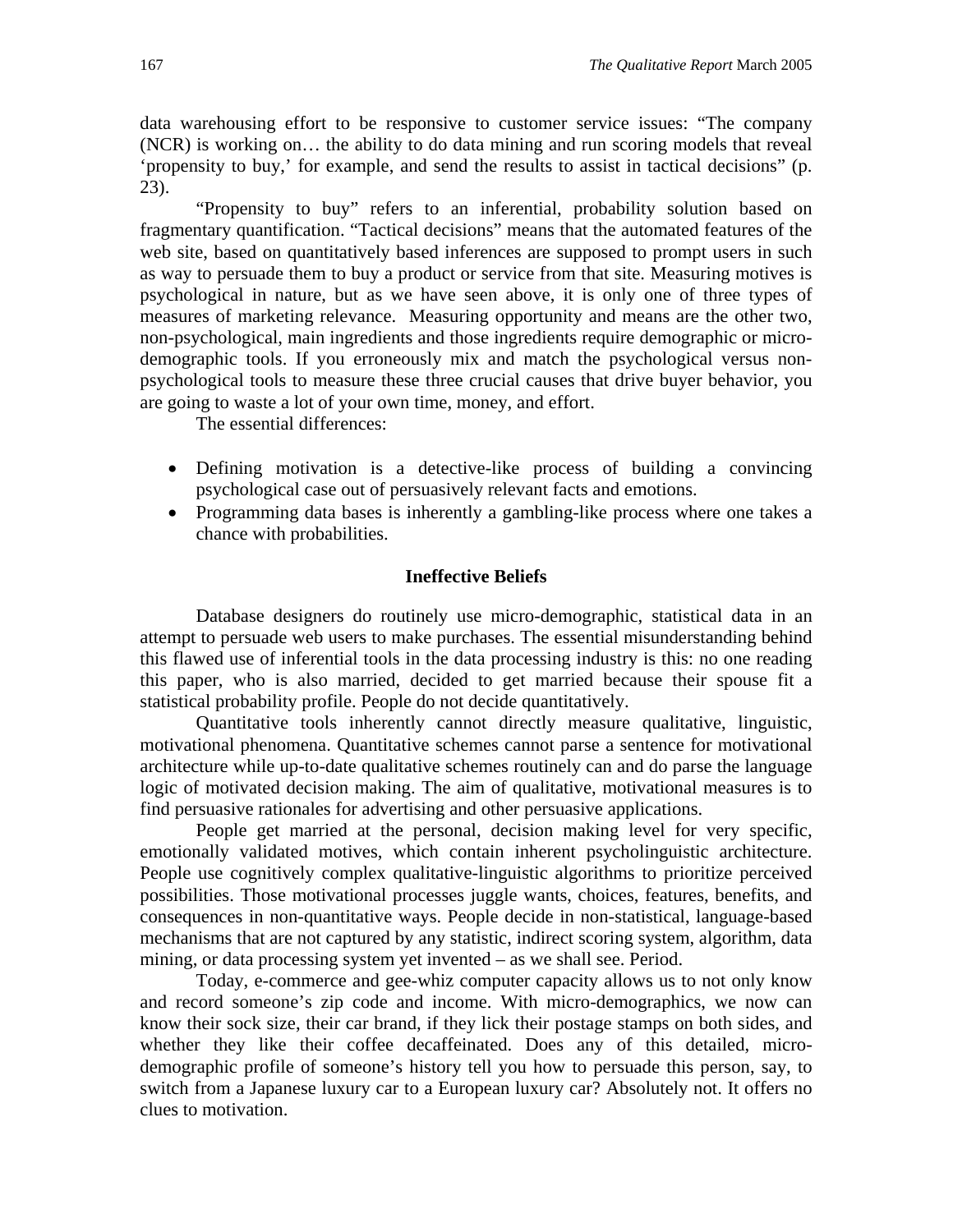Micro demographics can give us a great deal of detail in such a profile, but microdemographics is "clueless" about motivations. Micro-demographics gathers detailed data that profiles, essentially, historic behavior and activity, not current motivation. With the advent of e-commerce, a great deal of that data is captured real time in computers for eventual processing. Nonetheless a lot of my colleagues are using micro-demographic details such as those mentioned above in forms such as data mining routines as if it could really profile motives. Wrong again!

If you knew all of those details about me, or anyone, you would not know how to get me to switch my coffee to the high octane stuff or switch my preference for anything else. Just because computers can do amazing amounts of work with databases doesn't automatically make the results mean very much in motivational terms. Throwing terabytes worth of bits and bites at motivation has the practical effect of shooting an elephant with a b-b gun. Remember that "best of all possible worlds?" Walt Disney may be spinning in his grave.

#### **Behind the Scenes with Data Designers**

The way data mining and data warehousing work are to assemble the data in computer-friendly terms to process information about what people do on-line. For instance, Richebacher (2001) in a feature article from a major publication in the field, *Intelligent Enterprise*, cites the need to know the customer but defines the desired form of knowledge in terms of computer technology, not human motivation. His description of the context is classically *marketing* oriented in focus and is on target: "…every firm needs to accomplish similar things and know: who its customers are, how to track online surfing and shopping habits, how to manage content, how to change advertising and promotion strategies, and how to develop personalization" (p. 33).

His definition of the problem is on target:

What do you really know about your web site customers? If you think you're getting enough data from your server logs, think again. Typical server logs don't give you enough information to support important strategic decisions. And without a complete customer view, you'll be left guessing about user behavior. (p. 31)

However his definition of a solution misses the motivational target. His idea of motivation is defined in terms of keystroke data that identifies who, what, when, where, and how, but does not come close to identifying *why* (i.e., *why* is synonymous with motive). Here is his definition of a machine-driven solution that simply skips over the issue of human motives to focus, instead, on what computer technology offers as a *Procrustean Bed* solution to motivational profiling:

Developing personalized Web content or personalized messages requires the integration of financial, operational, and statistical information. It means knowing what customers have seen and done, not just during the current visit but in a historical context, online and offline. Personalization is based on segmentation, pattern recognition, and the detection of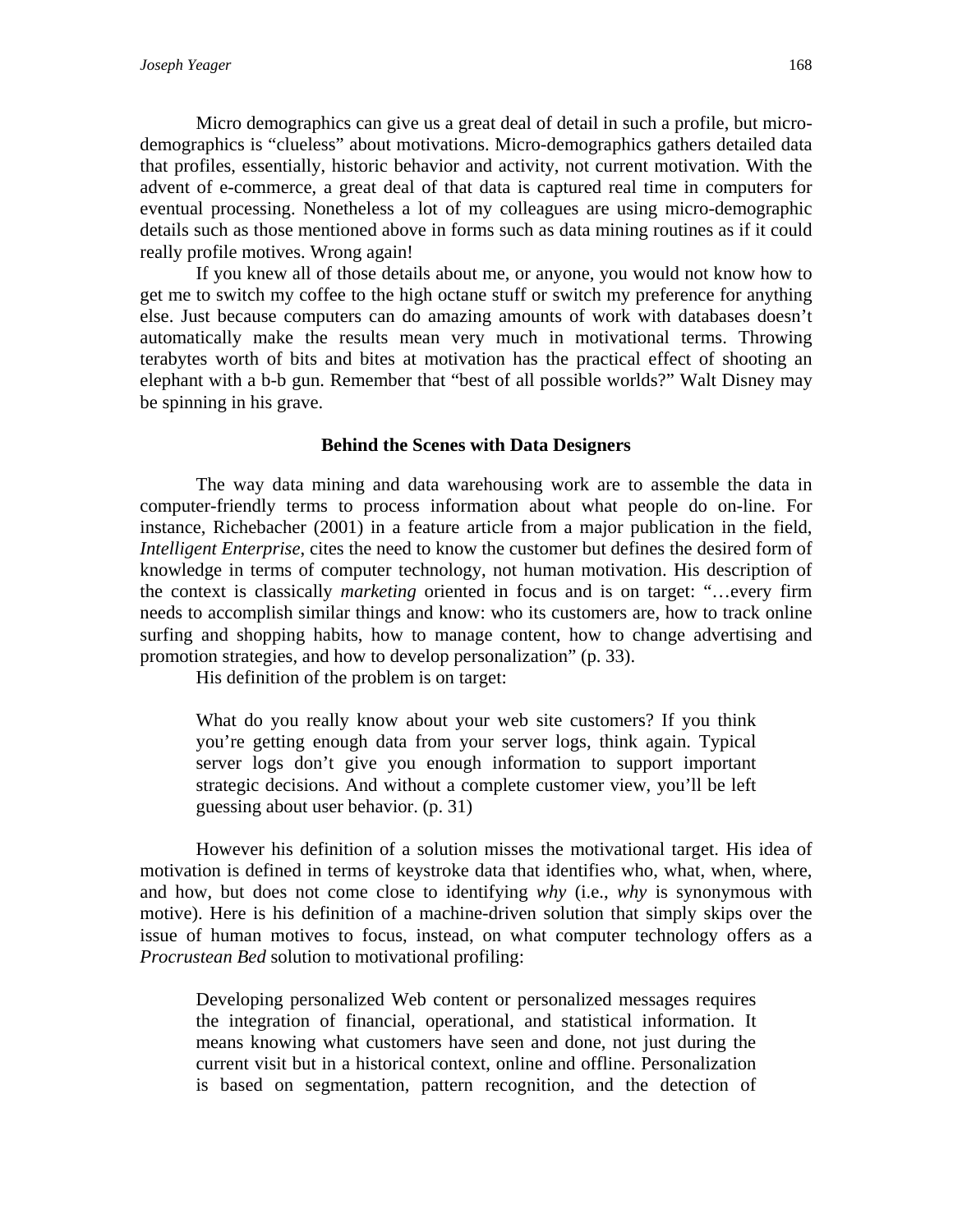behavioral shifts. Without a complete customer view, you are left guessing instead of personalizing – a shaky approach at best. (p. 35)

Clearly he "detects" the issues of opportunity and means in his narrative, but mistakes data manipulation of keystroke histories as being the equivalent of motivation. "Activities" are mistaken for motives. "The crux of the matter is that knowing individual customer identities is insufficient: knowledge about their behavior is what counts – we want to define their *activities* [italics added]" (p. 33).

Activity is *not* motive. This is the inherent limitation of using the wrong tool (i.e., computer technology) to measure something that is outside the capacity of the computer's role (i.e., motivation). Computers become the technological tail that wags the dog of human behavior, which has no comparable amusements in Disney World.

Here is Richebacher's (2001) definition of motive:

*User Motivation*: If a web site is primarily goal-directed, such as a search site, summarization at the visit level will be important. But if the goal of the site is to measure enduring involvement, cumulative measurement is more appropriate. (p. 33)

User motivation is seriously misperceived by being defined as site visits and repeat visits. From a psychological point of view, it is hard to imagine a more erroneous idea of motivation. This definition of motivation has about as much illumination as the dark side of the moon. Clearly this kind of thinking is "inside the box," literally the computer's box. Remember GI-GO? Garbage In – Garbage Out. It is, indeed, "Garbage In" if you assume that a whole lot of quantitative information about customer computersurfing behavior will predict their future buying behavior. You will get "Garbage Out," the other end of your effort if you kid yourself that you know much of anything about motives based on a keystroke record.

#### **Computer Capability and False Efficiency**

People don't make choices based on their keystroke patterns. People choose because they *want* something. Keystrokes do not tell you what people *want;* they only tell you what they *do*. Just look around the planet and you will see plenty of evidence that there is often a huge disconnect between what people want and what they do. Who *really* wants to be the designated driver at a social gathering? Nonetheless, people do what they don't want to do. That is human nature in action.

Micro-demographics do not tell us as much about motives as some think it does. But internet designers are constrained, by conventions, to use computer friendly solutions that mislead the marketer. Before you really figure out how people are persuaded to make choices you need to know what they want, not what they did in the past. Gathering reams of statistical data on overt behavior is not the same as predicting behavior based on motives. Motivation does not resemble quantitative data. Language-driven motivational profiles are relational phenomena in the way that nouns and verbs in a sentence relate to each other. When linguistic relational phenomena are parsed to find persuasive ad copy, the profile resembles the graphics seen among the nodes and relationships involved in neural nets.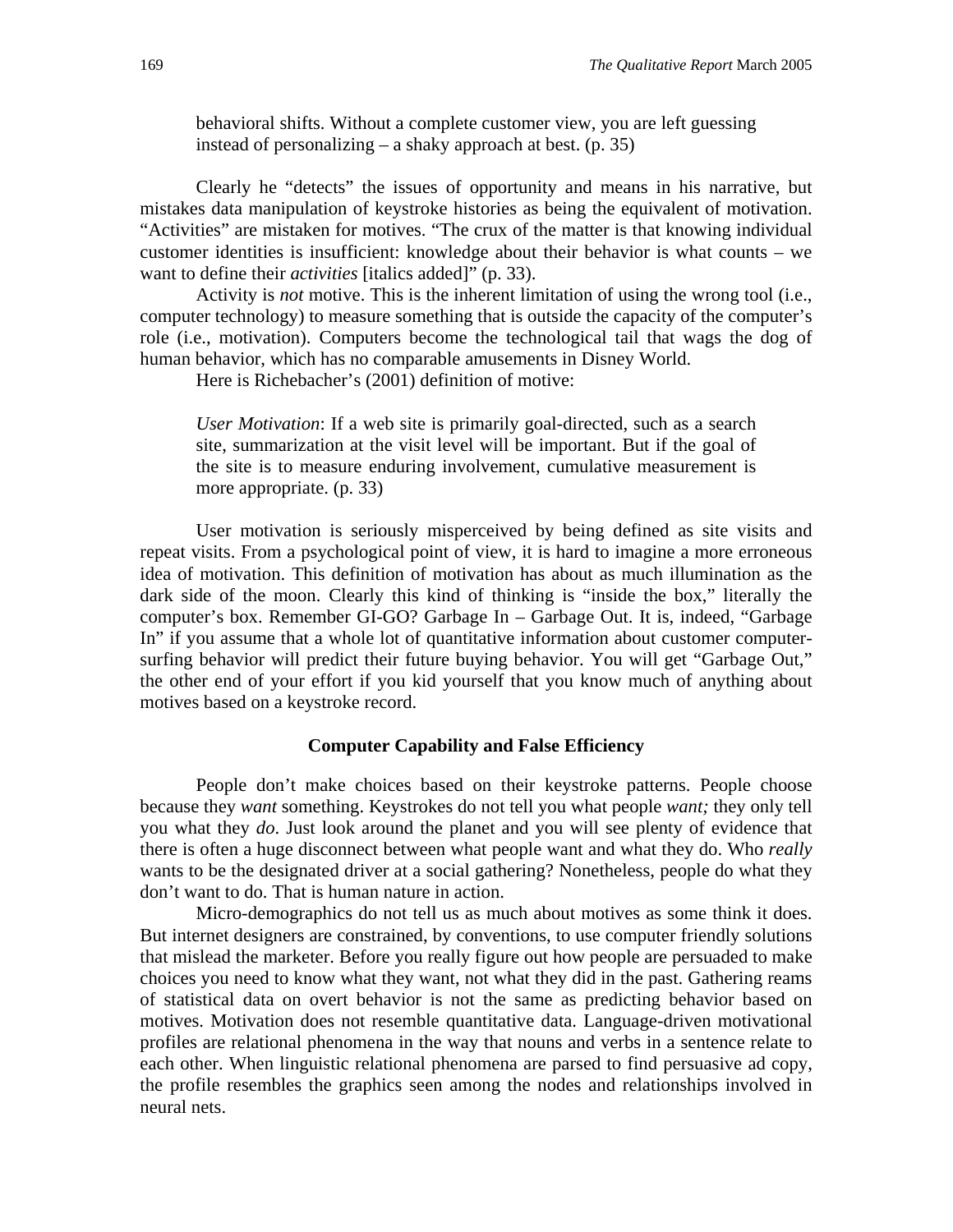Nonetheless, Richebacher (2001) demonstrates that the information technology field has not recognized this fact. For instance, it is common practice in data warehouse designs to fracture text, selected by a web surfer, into unrelated kaleidoscopic fragments. Those fragments are actually arbitrary artifacts of numbering schemes resembling Likert scales. The reason for doing so is based on the necessity of computer parameters for the data to be machine friendly. However, machine friendly is hardly effective in psychological terms.

As for the fallacious practice of *numbering* text: "Why would you want to do that? Text values are hard to analyze. By converting them, into numerical indicator values, it becomes easier to analyze the data" (p. 33).

Comparatively, this is like assigning a sentence's structure a "1" for the subject, a "2" for the predicate, and a "3" for the object. Now you have the numerical values of 1, 2, and 3, but you have lost what the sentence *means*. This happens because, typically, data designers worry over machine capability rather than psychological relevance. Perhaps this is understandable in that few, if any, are behaviorists. Richebacher (2001), a computer guru, continues to compound this very non-motivational data-base design process with further kowtowing to the needs of the computer. "The dilemma of defining data at this binary level is a proliferation of variables and consequently greater storage needs" (p. 33).

Given the way codes are invented for computers, his problem is easy to recognize. It would be like attempting to arbitrarily code every picture in the Library of Congress – so compromises are required – given an inauspicious starting point for the design issues.

Finally, he clearly disqualifies these computer-driven considerations altogether, demonstrating this machine design perspective as being completely unrelated to the state of the art in motivational profiling: "The disadvantage of this method is that by not keeping the raw data, you are prevented from verifying or restructuring the data at a later point, and the additional processing might slow down a Web site." (Richebacher, 2001, p. 34)

The demonstrated state of the art in motivational profiling is psycholinguistic in its features (Yeager, 2003). By separating stimulus from response, as web designers intentionally do for computer design rationales, several things happen. Context is lost between stimulus and response; an artificial number is assigned to "characterize" the response; the conceptual-numerical characterization of the response is an indirect measure that is removed from the original response; and the resulting data, in turn, makes it impossible to reconstruct the essential components.

In motivational profiling, reconstruction of parsed components is necessary in identifying persuasive strategies with direct linguistic techniques. The reconstruction process in psycho-linguistics is akin, in its role, to cross-checking grade school math to insure a correct answer. Without the whole persuasion strategy intact, motivational analysis becomes merely a well-intentioned exercise in futility.

Up-to-date psycholinguistic motivational profiling methods are incompatible to web current *conventions* in designing data warehousing, micro-demographic analysis, and web personalization strategies. Still it is fair to ask, "Could computers do the job of qualitative measurement?" Yes, if designed correctly with the requirements of motivational profiling in mind. Motivational profiling requires that the raw data of customer responses be kept intact in the form of stimulus-response text analysis.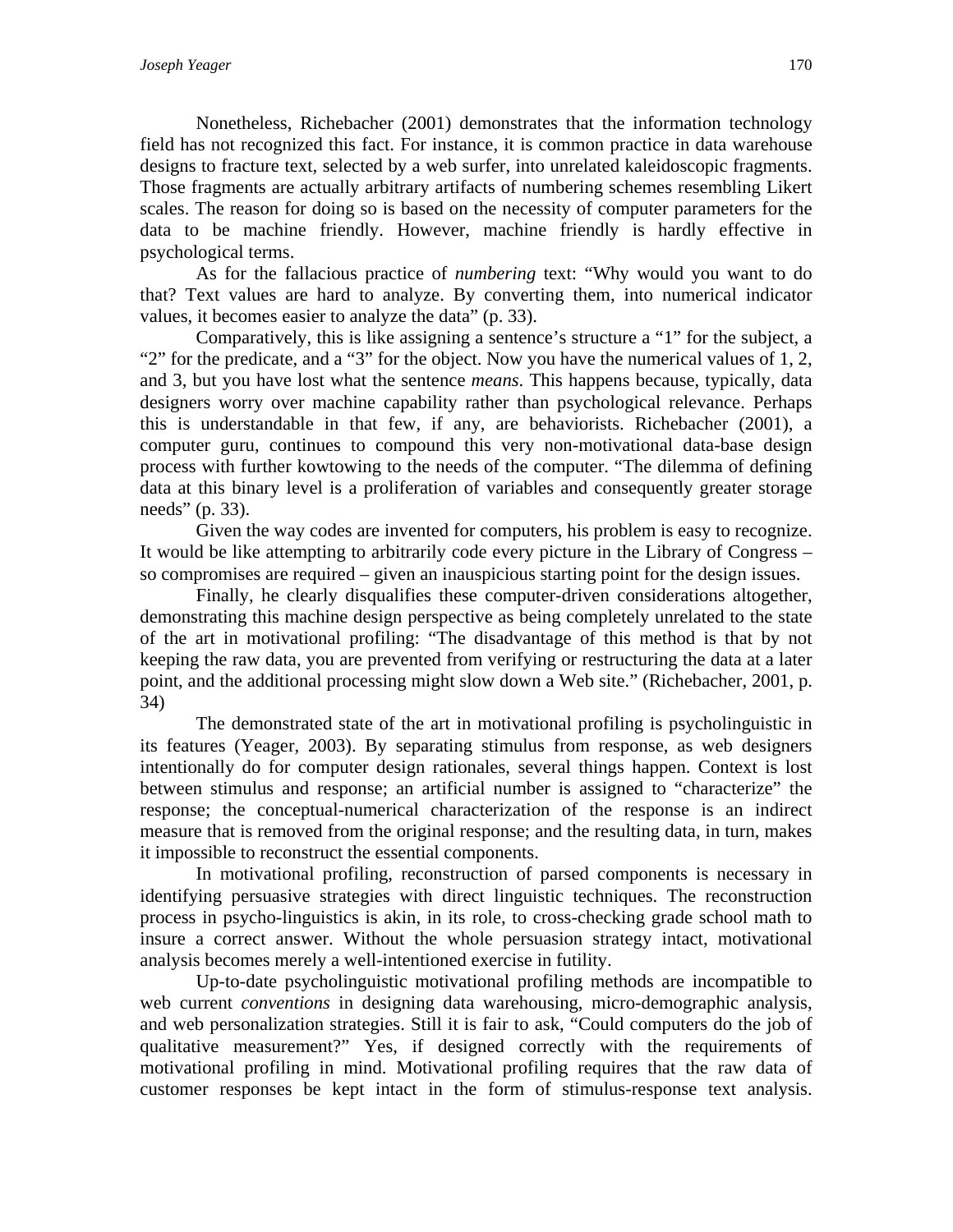Otherwise the researcher loses the context of the motive and its meaning, which are crucial components that all marketers need to succeed.

The simple fact is that by erroneously using all this amazing computing power, which is cheap, you actually might as well be using the Hubble Telescope to look for germs. Effectiveness in identifying motives is sacrificed for the false efficiency of computer power. With meaningless quantities representing original text, marketers have let the computer paint them into a corner. The marketers now have numbers that are motivationally meaningless.

#### **Institutional Momentum and Guesswork**

 Demographics and micro-demographics, being of large scale, are the wrong tool to use to find the nearly invisible micro-psychological factors that cause, a decision, a change of mind, a choice of any kind. To measure micro-psychological stuff you need microscopic psychological tools; tools geared to the micro events that go on behind the eyeballs. Psycholinguistic coding of motivational strategies does not resemble anything currently being used in data base designs (Yeager, 2002).You have to think *small*. If you think *small* is irrelevant, keep that thought in mind the next time an itsy-bitsy flu virus keeps you in bed for a week or two.

Persuasion is based on the *very* small, nearly invisible psychological micro events that cause a mind to change. Those persuasive micro events are encoded in the language used by an individual as he or she spontaneously expresses himself/herself in ordinary dialog. Persuasion is best measured by tools such as "transformational grammar," which provides a microscopic view into the choices people make via the tools of linguistics (Bandler & Grinder, 1975). Quantitative database analysis has its role, but the role must fit the task. Database analysis is not the tool of choice when it comes to motives and persuasion. Surely, the bust of the dot-com bubble should have given all of us just a smidgen of skepticism about things of a digital nature. You need the right tool for the job. Otherwise, you might as well put all that money you are wasting on databases into a container, set fire to it, and toast a marshmallow or two. At least your snack would be hotter than your marketing approach.

Then why do companies spend huge fortunes on data warehousing and data mining? The simple answer is "because they can." I know. I know. I annoy my office staff too, with that kind of talk. Some say: "All that computer work must amount to something special, wouldn't you think?" Not really, at least not when it comes to motives and persuasion. I think very few folks in the IT department have heard of the saying: "Give a carpenter a hammer and everything looks like a nail."

As you have seen in the words of the web designers themselves, they are hammering away at motivation with the wrong tool. This is the way they have learned to do it and those ways are now ingrained in their engineering designs. As a rule, data bases encode human behavior as conventionally and sloppily as most teen-agers choose their wardrobe. In contrast, I want my tools to fit the job. I do not use a demographic sledgehammer to crack motivational pistachios. I rest my case.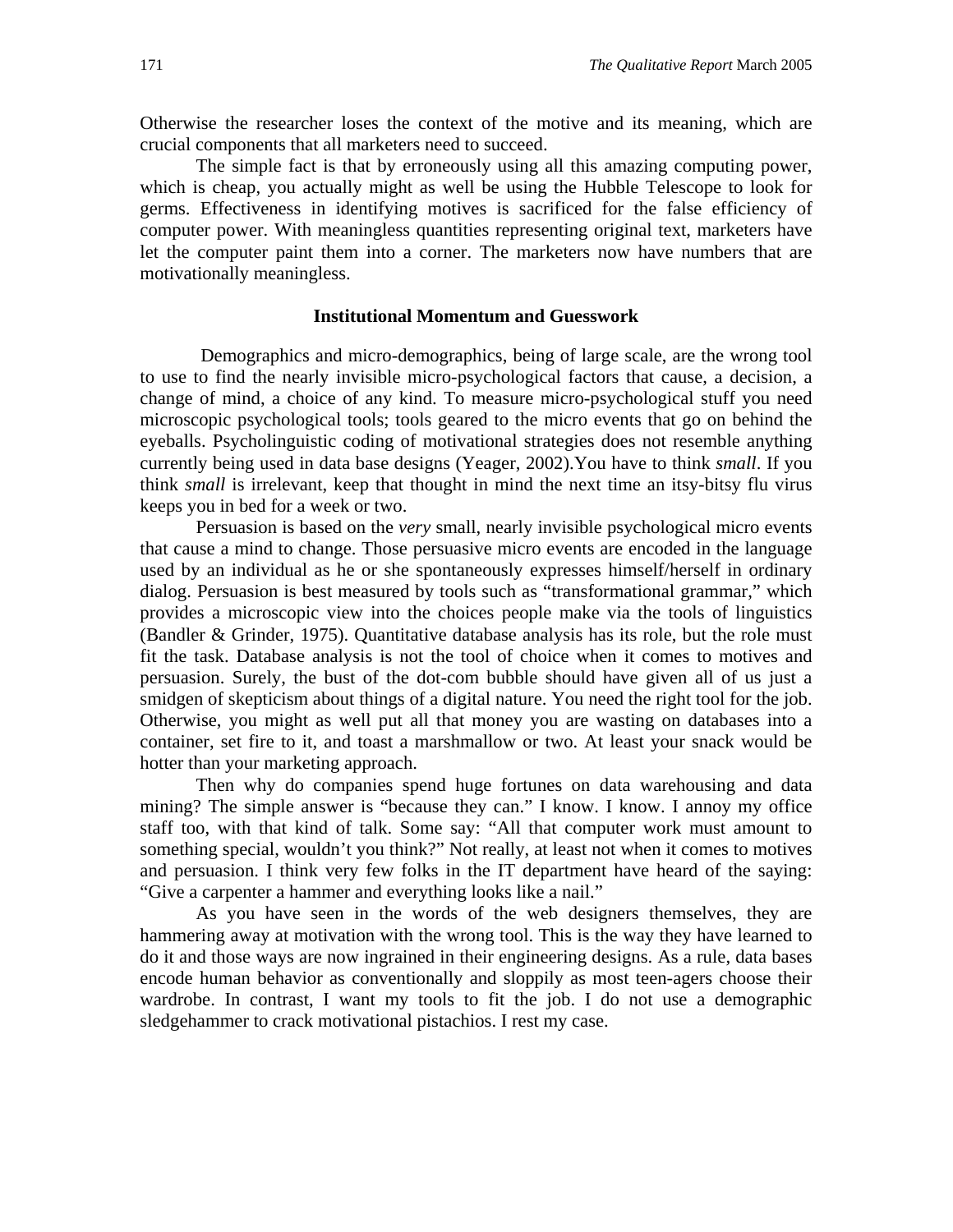# **Keeping the Dots Connected**

The old fashioned way to persuade folks, before computers and demographics, was to throw a lot of persuasive spaghetti against a target audience in a focus group. The spaghetti would take the form of guesses regarding what would be good ad copy. Swamp the prospect with samples of ad copy then see what conceptual spaghetti would stick. Today, that same idea travels under the label of "micro-demographic personalization."

The average focus group was, then and now, an often-dysfunctional tool. The focus group was not especially good at reliably finding persuasive spin, then or now, because too many practitioners used it like an exercise for reading tealeaves or faces in the clouds. That is, well, they were just plain *guessing*. Guessing is a very low tech and low quality methodology.

Data mining is no different than ill-conceived focus groups just because its guesses are about motives on a vastly grander scale. Data mining still uses correlational models as a major tool – correlation is a guessing tool. Correlation is not about causes or proof. Guessing is still *guessing* no matter how fancy your guessing might be. My grandmother could have told you this for free in spite of her not having a master's degree in marketing.

If you want to make a buyer like and want your stuff, you must *ask* them *what* they like and *how* they go about liking it in terms of their persuasive decision strategy. Simple. The trick in motivational matters is to keep the dots in the mind of the customer connected once you ask about their motives. Compared to computer practices this would seem an alien undertaking. But it can be done. A question as simple as: "so, what do you want in a digital camera?" can provide answers directly from the horse's mouth. It is not especially hard to design such questions into the appropriate place in a click-stream process and to keep track of them. You will obtain context and motive in the answer. The trick is in recognizing that you have to do it within the required parameters of text analysis rather than unrelated computer design issues. Web designers have not yet reached this realization.

So why do internet designers misuse tools and extract and process all sorts of indirect, warehoused, micro-demographic information? Also simple: erroneous beliefs, leading to crude coding schemes that are perpetuated by institutional momentum. Activity is believed, among web designers, to be the equivalent of motive. Activity can be gathered automatically, but gathering motives requires the ugly feature of dealing with those organic beasts called humans instead of neat clean machines. We have to ask what they *want* instead of tracking what they *did*.

The resulting machine-based logic behind ordinary database rationales is that "If Joe Sixpack bought this kind of thing before, he is *probably* going to buy something like it later, right?" Wrong! This common, silly belief is no different than the medieval philosophers who argued for decades, in very sophisticated terms, over how many teeth were in a horse's mouth based on something written by Aristotle. No one had the savvy to go out to the barn and examine the horse by looking into the horse's mouth. Ask your customers to say "Ahh" if you really want to know about motives.

Today, web designers also avoid looking in the horse's mouth and, instead, calculate personalization strategies on the false notion that we have captured something about motivation with databases. (Buy something from Amazon.com and you will see how you are endlessly prompted based on your past purchase). The psychology of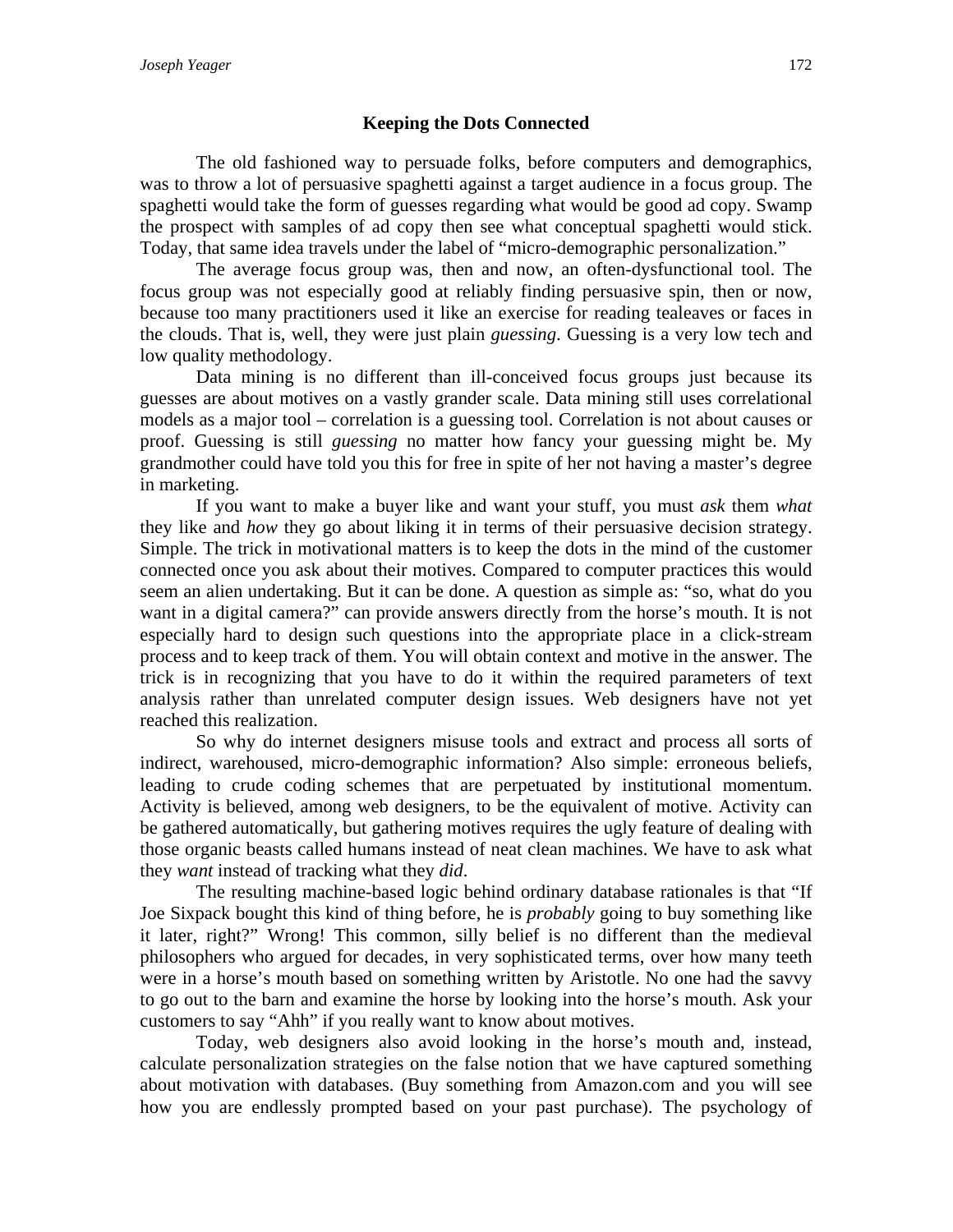personalization has psychological and architectural limits that make it impossible to acquire motives via the keystroke artifacts of previous decisions. You can't repeal the law of gravity nor can you repeal the laws of psychology by adding a computer to the task.

The basic belief underlying all of this is: "If I can keep track of what happened in the past, I can know what is going on now." Observe how well that kind of prefabricated logic works the next time you see some bumptious person try to pick up a date at the office. All those demographically gathered prefabricated and historically validated oneliners from Miss Manners about sounding sexy are going to bounce off the prospective date like water off a duck. Previous behavior is not motivation. Period.

There is a lot of erosion between any one given decision or choice and predicting its connection with future behavior. The big reason is *context*. Politician, Tip O'Neil noted that: "All politics is local." Similarly I have noticed that: "All motivation is local." Motivation is completely dependent on its operational context.

#### **Uncle Homer versus the Brooklyn Bridge**

Take a moment. Think about the presumption that one can effectively connect past behavior to future persuasive rationales with a database correlation that is out of context. Here's an example. Let's say, while surfing the web, you buy an ugly necktie for your Uncle Homer and that information goes into a huge database.

How realistic is it to assume you are really interested in ties if your real interest is in, say, annoying your least favorite uncle? Then when Uncle Homer dies, you still have cookies in your computer system that automatically prompt you - until the end of time about ties you will, hopefully, want to buy from some ugly-tie catalog. This is not persuasion. This is imposing. This is the dot-com version of spaghetti against the wall – as in *e-spaghetti*.

This harassment will occur time and time again despite the fact that you will never, ever buy another ugly tie. You can chalk up this computer-generated problem to *the law of unintended consequences*. That law, in this case, fails to recognize a basic fact: motivated behavior is a current-event, context-dependent phenomenon that *only means what it means according to its immediate context*. Be aware that your context is your relationship with Uncle Homer, (or was until he died) not with a remote database.

If you have a lot of data *severed from its context* - as you do in huge databases you really have nothing much of value that would relate to motives and persuasion. Actually, what you have is *behavioral archeology – an analysis of what you did - not what you will do or what you want, or your local and shifting context.* Similar to an IQ score, previous behavior may suggest that you are smart or not, yet still not tell you what, specifically, you are good at, or predict what you will do.

Massive databases do not pick up on the context of your intent to annoy Uncle Homer; they only record your keystrokes, which in the end will annoy you if you keep getting unwelcome prompts about ugly ties. Those prompts are based on your implied interest in ties, or so the database suggests. As we can see, there is not a lot of interest in ties, per se.

Still the database will be instructed to keep tossing options at you (more spaghetti) in hopes that a lucky guess will get you to buy some more items. It is much simpler and much more effective to invite Joe Sixpack or Jill Sixpack into a conversation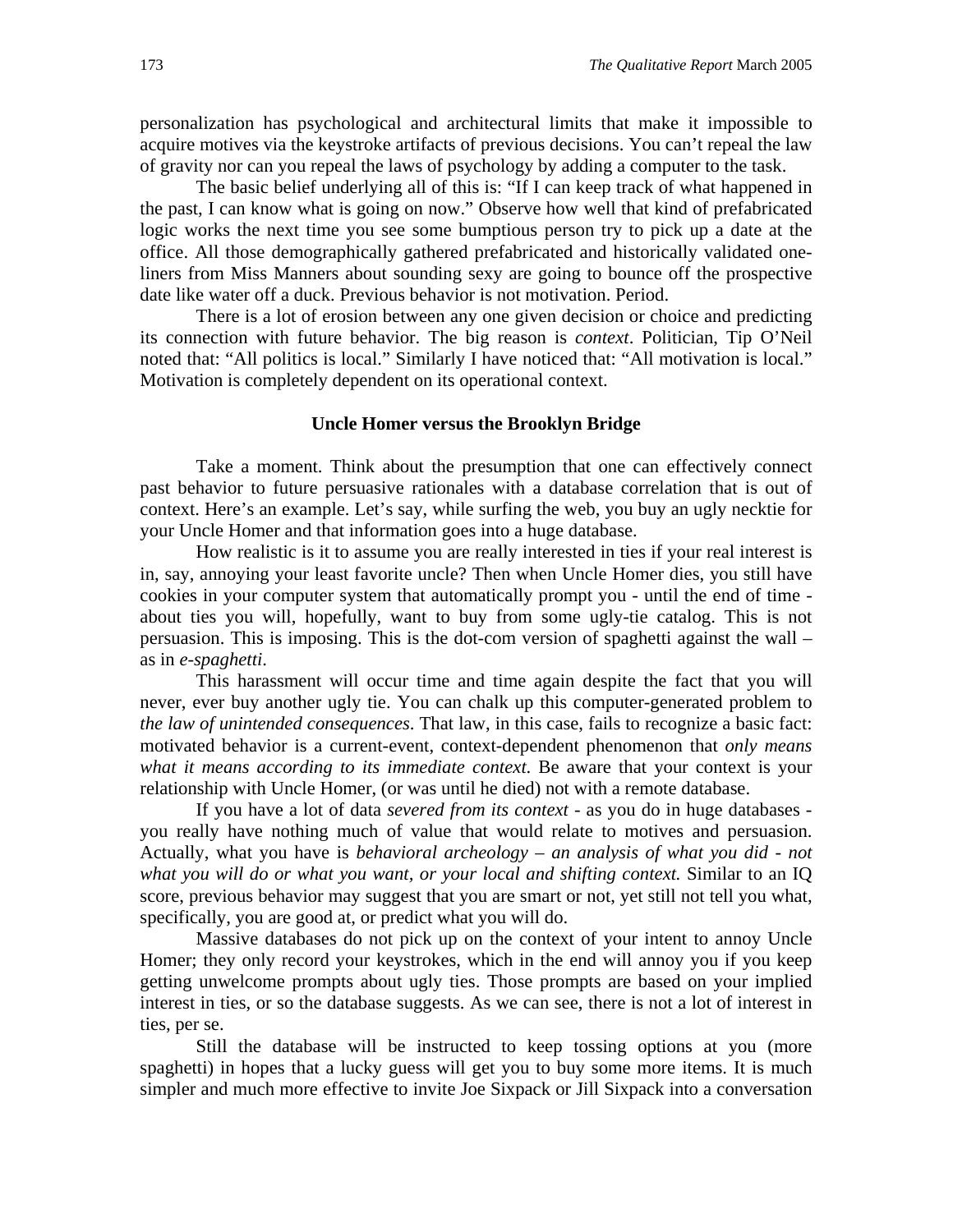and *ask* them what they want. If they don't want ties, but they do want cheaper home delivery of pizza, the marketer knows what to do.

But computers and databases lure us with the siren song of their false efficiency while they blissfully set us up about solving the wrong problem with the wrong tool. Well, you *can* argue that it is kind of cheap! Still, if you told your mom you were doing this, would she be proud? Or would she ask you what every other mom would ask as she swats you on the head: "Would you jump off the Brooklyn Bridge just because everyone else is doing it?!"

The most overlooked fact, missed by all those clueless, dateless folks at the office social (and by databases) is simple: "If you ask someone the right questions the right way, they will tell you exactly how to persuade them." That cuts out a lot of erroneous inferences about motives. Then the trick is to know how to read that information so that you connect the dots in a persuasive way. As you can tell by the large population of lonely hearts in the world, this is a neat trick that few master. What they want and what they do are *clearly* disconnected.

#### **Summary**

Most folks need tools that are suited to help with the tricks of gathering persuasively effective insights. With the right tools, you correctly connect the dots to the task, such as with decision modeling, persuasive profiling, or motivational profiling that captures the micro-psychological details that change minds from "NO I don't want your stuff" to "Yes I do want your stuff" (Yeager, 2003).

The basic trick requires separating your tools according to their functions. Separate them according to whether you are attempting to understand; *which of the three crucial causes of any behavior are at issue*. Lieutenant Columbo always searched for them: *motive, opportunity, and means*. No one will buy anything unless they have a motive, an opportunity to obtain the product, and possess the means to obtain it. Demographics tell us nothing about motive. The demographic role relates to opportunity and means. Opportunity deals with such realities, as storefront location or cyber-space access while means has to do with micro demographic items such as income and age and such.

If you *must* think of persuasion in terms of databases, quantities, and statistics to make yourself happy, try this idea. By definition, if you think in terms of the "bell curve" of persuasiveness, only a small percentage of us at the third or fourth standard deviation are really good at persuasion in a systematic way. Others rely on luck if they don't have a good set of tools. In a perverse reality, many folks could not persuade a hungry dog to eat a bone or persuade a teenager to leave a body part unpierced. In behind-the-scenes computer processing terms, the equivalent of a doctoral dissertation's analytic effort is routinely spent on a \$10.00 or \$20.00 web purchase with the intent of enhancing the marketing of products and services. Wouldn't it be smart to find tools about persuasion that match the task at hand? "*Maybe* they will buy something" is much different from "What will make them *want* to buy?" Computer driven correlations of the database kind only account for a minor fraction of buyer behavior.

*Asking* what causes a purchasing impulse, when done correctly, will find out *everything* about buyer motives and, in turn, cause something useful and persuasive to happen. The fact is that very intelligent data base designers routinely miscast computer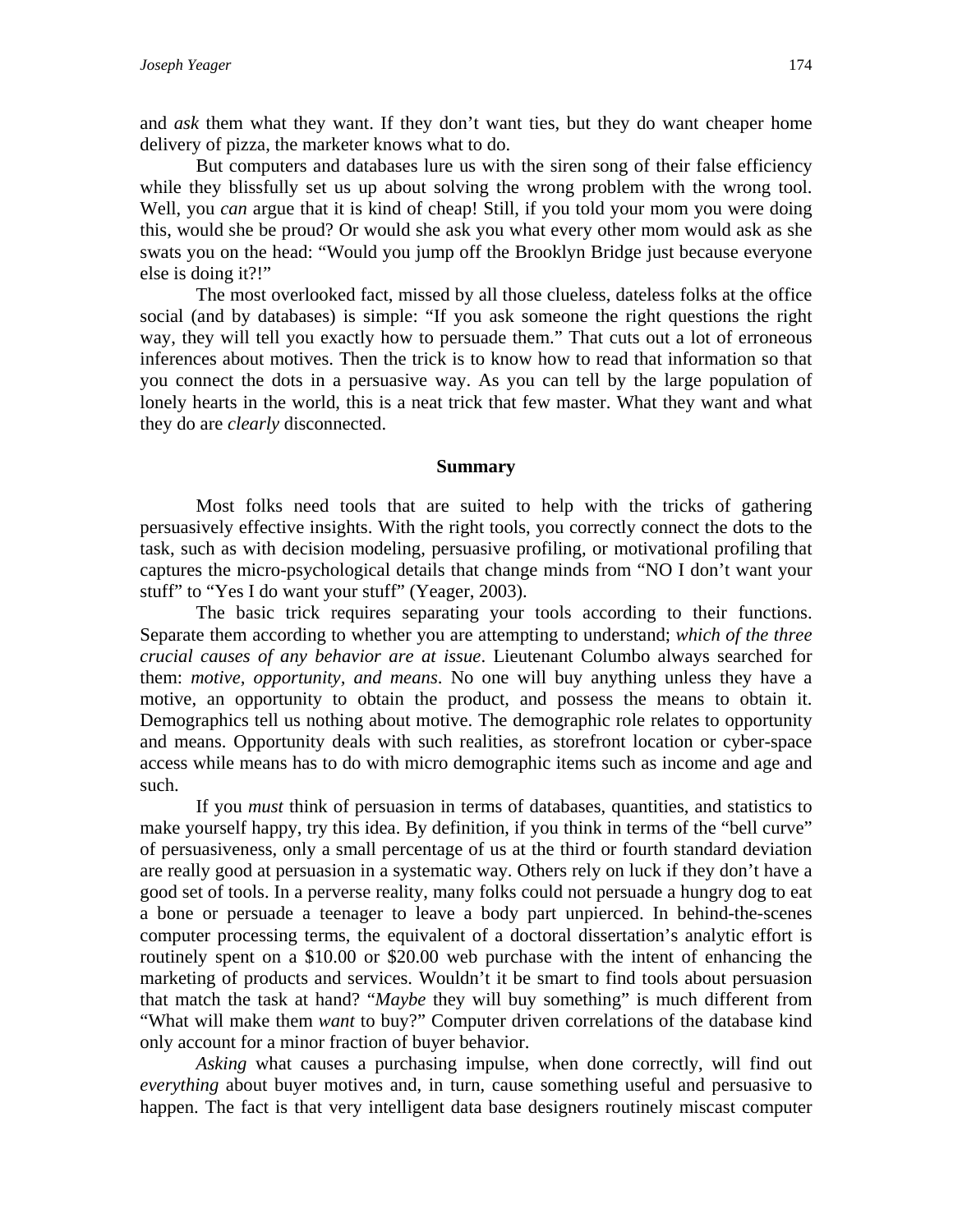tools in their ill-conceived psychological marketing efforts. The fact that this routine malpractice throws such a long shadow over web marketing practices, tells us how late in the day it is for marketers in search of effective tools.

Customers want things and we have to find out how to satisfy those wants, motives. That is the job of psychology. Also, customers have to be able to afford things, means and to have access to the things they want, opportunity. Knowing about means and opportunity is the job of database demographics. The bottom line requires that tools must be selected for their righteous role, not their cheap and easy availability.

It should not surprise many of us that the industry has an erroneous mind set. We might take a useful frame of reference from Business Week's techno guru, Stephen Wildstrom (2004). Wildstrom provides a bit of skeptical perspective:

In the summer of 1994 the Internet was still mainly an academic plaything. … I've learned a lot in 10 years, during which I hope I have gotten better at my task: helping you use technology more effectively in your work and life. … During the craziness of the late 1990s, I was more skeptical than many, but not skeptical enough about an industry and an economy based largely on wishful thinking. (p. 25)

Some words of wisdom are worth mentioning. The first one, obviously, should be "always trust a web designer to be clueless about motivation." Since automation seems an inevitable aspect of modern life, that skepticism will reap many benefits when you ask, "How does your design for my web page factor in the issue of motivation?" The blank look will tell you volumes. You will have probably averted the digital equivalent of purchasing the Brooklyn Bridge. With budgets shrinking faster than un-sanforized boxer shorts, it is comforting to know one can spend wisely.

Another implication worth keeping clearly in mind is that "no behavior occurs without motive *and* opportunity *and* means." *Any* assessment of *any* behavior in *any* context is subject to effective parsing according to this simple but profound tripartite framework.

One more implication is that all behavior is motivated – *all* the time, *every* time there is a behavior to observe and record. It stands to reason that discovering the motive with the right tool will save a lot of wasted effort and false impressions about what kind of data has actually been gathered and what it means. Knowing which tools to use to gather motivational data will provide the early adopters of qualitative web-designs with a competitive advantage.

Another thought is that computers, with all their efficiency at gathering data, can be as misleading as a used car salesman. The crucial issue is not efficiency at solving the wrong problem. Rather, the crucial issue is effectiveness at solving the real problem. Computers need to adapt to humans, not vice versa, in the struggle to "customerize" services in a very competitive world.

Psychology shows how to romance the customer. Demographics, if mis-applied to motives rather than means and opportunity, efficiently crunch a lot of conveniently generated, often irrelevant, numbers. Those marketing efforts that use the wrong tool set will not be effectively romantic to the customer, not in the slightest. So, pick the tool that fits the task. That will work wonders for the bottom line.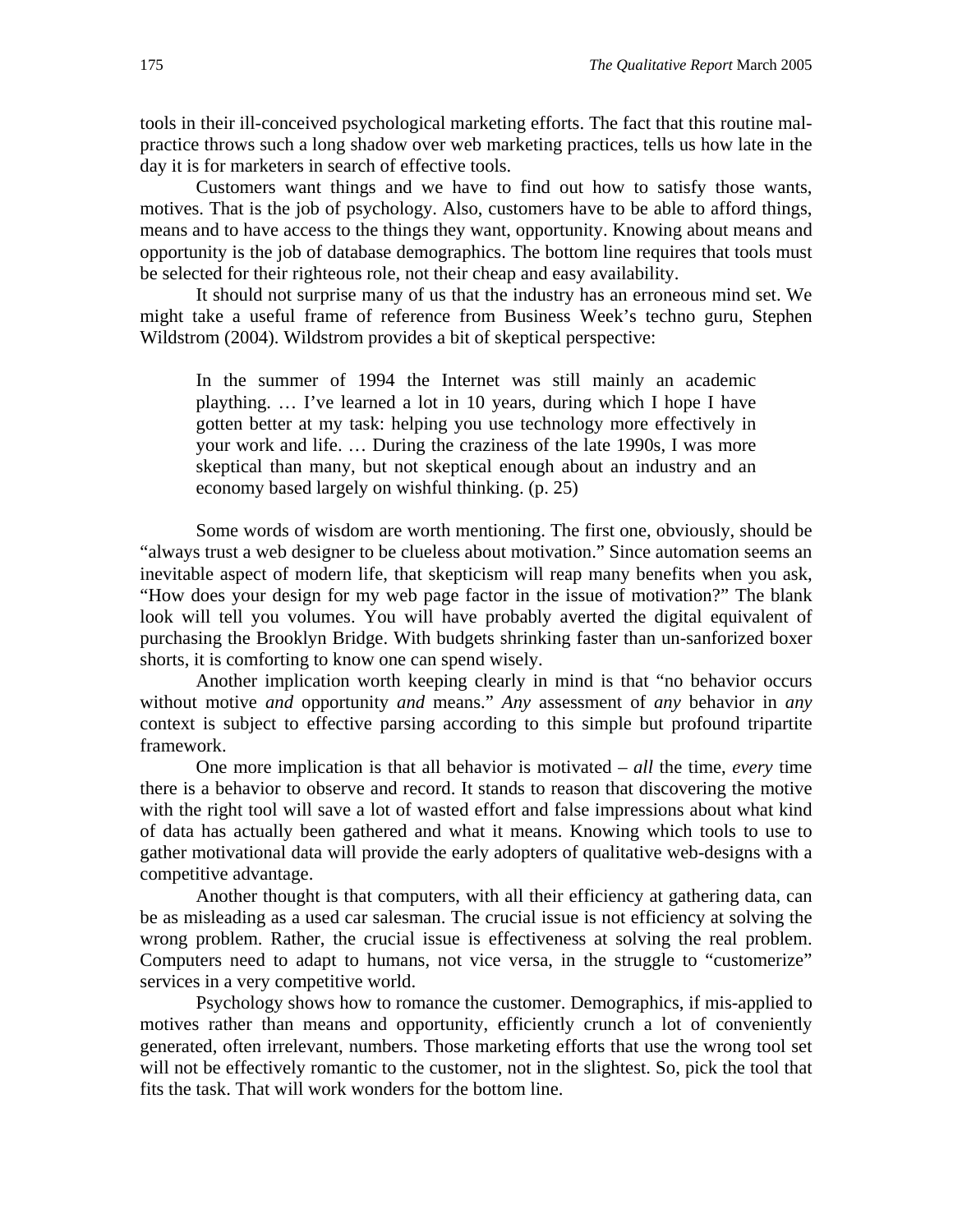Again, I rest my case. Really, this time.

#### **References**

- Bandler, R., & Grinder, J. (1975). *The structure of magic* (Vols. 1- 2). Palo Alto, CA: Science and Behavior Books.
- Richebacher, T. (2001, January 30). The model customer: With web site complexity increasing, direct marketing principles can suggest a more robust approach to clickstream analysis. *Intelligent Enterprise*, 31-35. Retrieved on April 16, 2005, from http://www.intelligententerprise.com/010130/feat2\_1.jhtml?\_requesti d=667407
- Stodder, D. (2004, February 7). The making of a real-time hero: With technology arriving to make "real time" mean something, data warehouses can help tactical users make smarter decisions and perhaps leap over tall buildings in a single bound. *Intelligent Enterprise*, volume #, 21-23. Retrieved on April 16, 2005, from http://www.intelligententerprise.com/showArticle.jhtml?articleID=17600674
- Wildstrom, S. (2004, June 14). Lessons from a dizzying decade in tech. *Business Week*, 25. Retrieved on April 16, 2005 from: http://www.businessweek.com/ magazine/content/04\_24/b3887028\_mz006.htm
- Yeager, J. (2002). The lifeboat exercise for marketing executives. *The Marketing Review*, *3*(2), 229-238. Retrieved on April 15, 2005, from http://www.themarketingrev iew.com/browse.cfm?journal=115&article=855
- Yeager, J. (2003). Innovative motivational profiling: Comparing marketing projective techniques versus linguistic forensic techniques**.** *The Qualitative Report 8*(1). 129-150. Retrieved on April, 15, 2005, from http://www.nova.edu/ssss/QR/QR8- 1/yeager.pdf

### **Author Note**

Joseph Yeager, Ph.D. consults to organizations on corporate strategy and senior executive coaching using technology he developed which is in world-wide use among Fortune 500 clientele. He is Chairman of Sommer Consulting, Inc., a licensed psychologist, a venture capitalist, a Diplomate of the American College of Forensic Examiners (ACFE) and a national board member of the ACFE divisions, the American Board of Law Enforcement Experts (ABLEE) and the American Board of Psychological Specialists (ABPS). He is also a member of the American Psychological Association and a charter member of the American Psychological Society.

Correspondence concerning this article should be addressed to Joseph Yeager, Chairman– Sommer Consulting, Inc., 408 Executive Drive, Langhorne, PA 19047; Telephone: 215-860-1060; Fax Telephone: 215-579-9548; Email: JCY@SCI-TEAM.COM

Copyright 2005: Joseph Yeager and Nova Southeastern